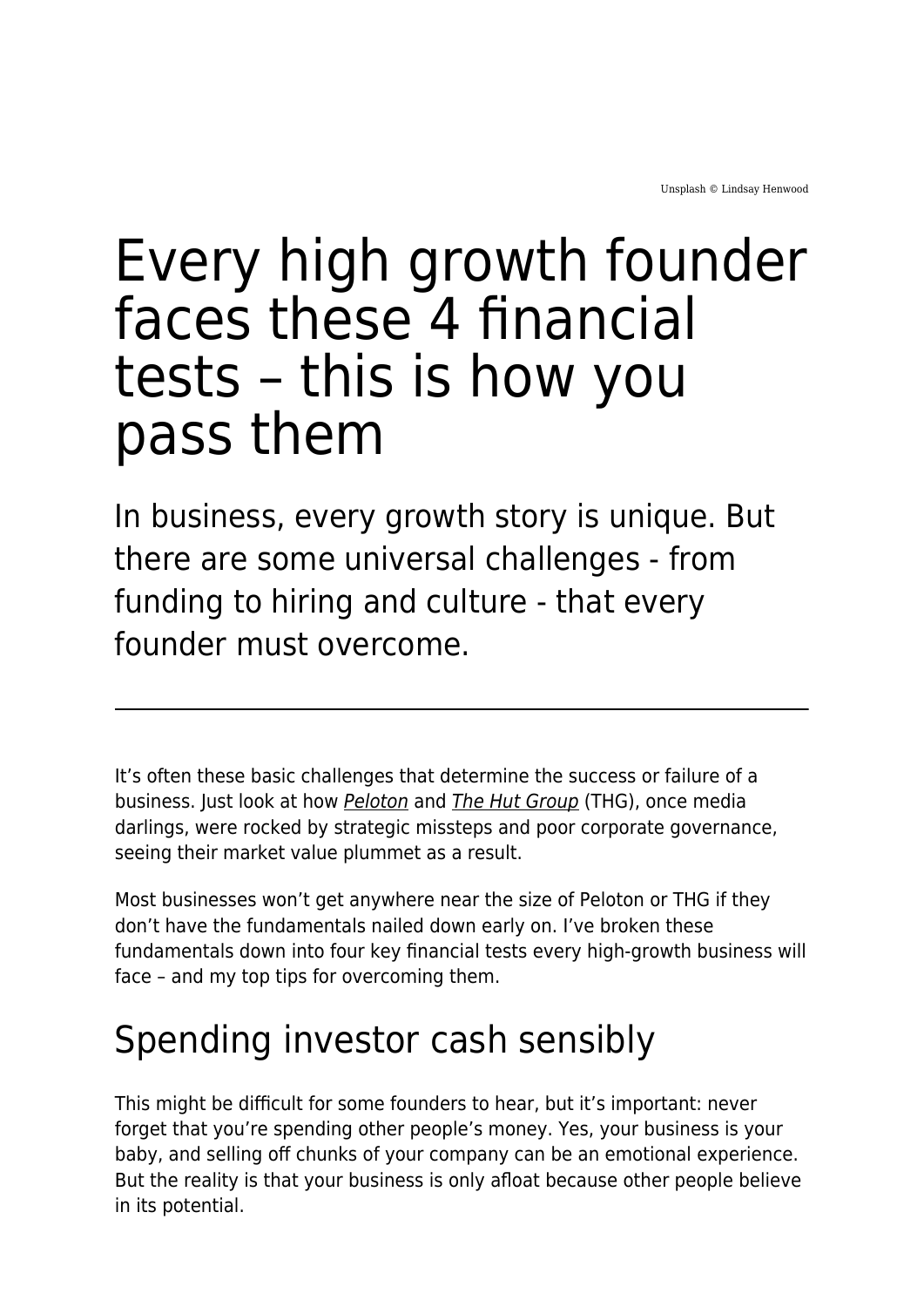This should have a bearing on how you choose to spend that money. Most founders are sensible enough to hold off on the private jets and helicopters (although not all), but there are still plenty of temptations – some that may even seem prudent at the time.

Your product is one such example. These days companies like to say they're 'product first' – industry lingo that means investing time and money in new features and product development above all else. It's a nice idea, but remember that you're trying to build a business, not just a product.

#### Knowing when to ask for help

The early days of starting a business can be gruelling. But doing things yourself helps keep costs down and will give you a thorough understanding of your business that can serve you well for years to come.

Still, there will inevitably come a point when there are too many plates to keep spinning. A Chief Financial Officer (CFO), or Financial Director (FD), should be one of your first hires (the two terms are often used interchangeably).

Finance, along with the legal department, is one of the most specialised areas of a business. Once you progress to the point where you're taking other people's money, it's risky to handle all of that yourself. But more than just being a buffer against risk, a talented CFO can be a major boon by acting as a window of communication between the founder and investors. Experienced financial professionals can advise founders on both sources of funding and how to make the business look more [attractive to investors](https://www.maddyness.com/uk/2022/01/18/startup-success-the-difference-between-good-and-bad-financial-advice/), potentially boosting your company's valuation.

## Hiring the right finance personnel

Deciding the right time to invest in financial talent is only half the battle. At an early stage, you may only have the resources to make a single, big-ticket, fulltime hire. But there's a risk that you end up in a kind of Goldilocks situation.

Hire an experienced head and they might get demotivated when carrying out basic administrative tasks. Hire fresh talent and they won't have the experience to tackle complex financial decisions, and you won't be able to trust them to handle key tasks independently.

That's why I always advise businesses to hire senior financial experience on a part-time basis. Not only is this cheaper, but it will still ensure you have the appropriate resources available when you need them. You can spend the cash you save on a team of less experienced admins who can carry out rote tasks.